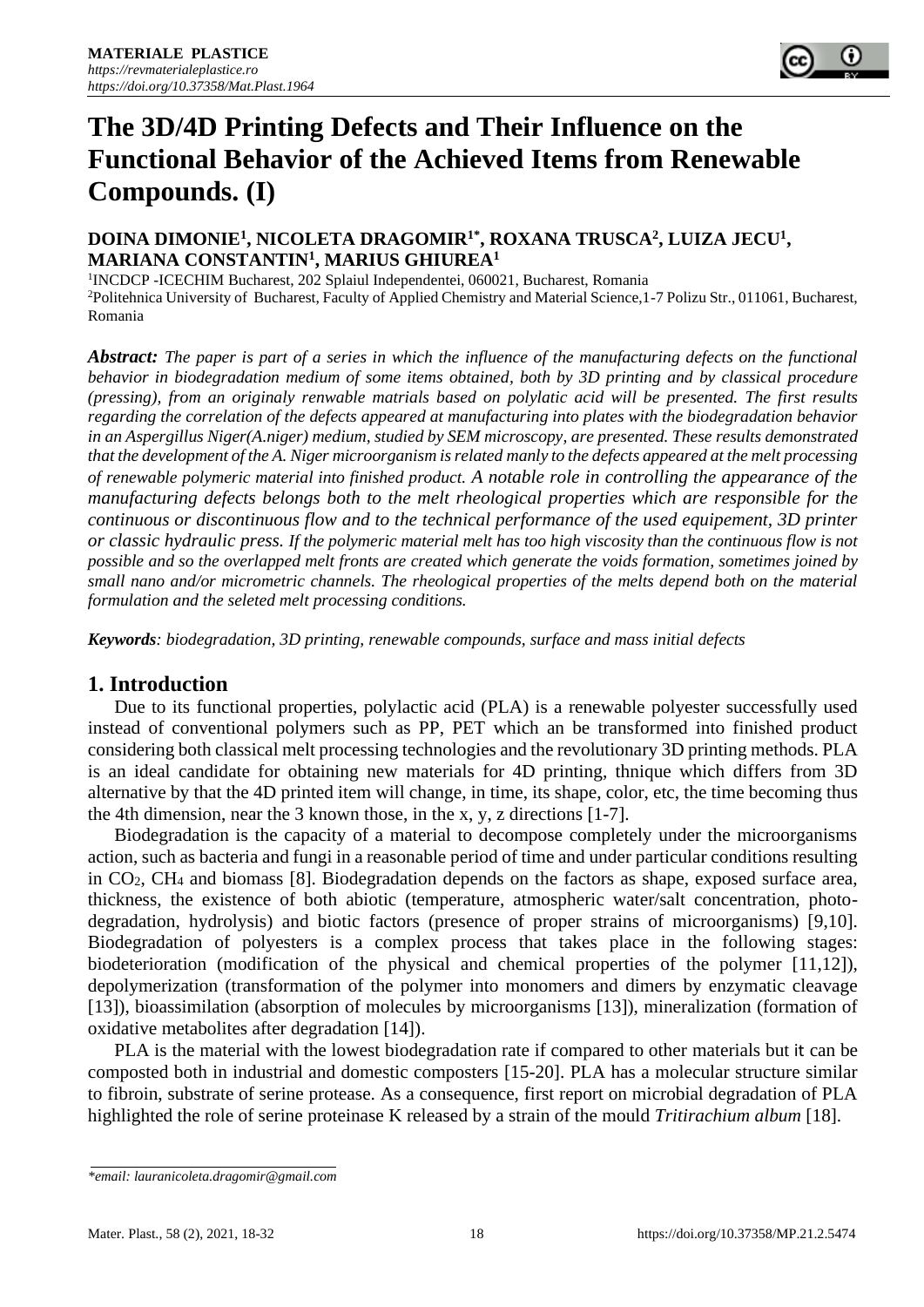

Most of the PLA-degrading microorganisms phylogenetically belong to the family of Pseudonocardiaceae and related genera such as Amycolatopsis, Lentzea, Kibdelosporangium, Streptoalloteichus, and Saccharothrix. Several proteinous materials such as silk fibroin, elastin, gelatin, and some peptides and amino acids were found to stimulate the production of enzymes from PLA-degrading microorganisms. In addition to proteinase K from Tritirachium album, subtilisin, a microbial serine protease and some mammalian serine proteases such as alpha-chymotrypsin, trypsin, and elastase could also degrade PLA [15]. An efficient degrader of PLA is *Actinomycetes* belonging to *Amycolatopsis* genus, which might play an important role in PLA natural biodegradation [21-24]. Besides the ability for PLA degrading, the microbial secreted enzymes hydrolyze other substrates with the same constitutive units as PLA,  $\alpha$ -amide and  $\alpha$ -ester. There are reports on the environmental degradation of PLA by bacterial strains isolated from natural environment. A *Pseudomonas* sp. strain isolated from activated sludge samples produced an unique extracellular PLA depolymerase with applicative potential in biodegradation of plastic materials [25]. Two common bacterial strains isolated from digester sludge, *Pseudomonas* and *Bacillus,* where found to be active in PLA degradation, producing morphological changes evidenced by SEM and physical disintegration [26]. Several fungal species were also reported for degradation of lactic acid and its copolymers. *Aspergillus ustus* and *Penicillium verrucosum* were efficient in biodegradation tests carried out in dynamic conditions at  $30^{\circ}$ C for 10 days in a medium containing 0.1% of PLA foil as carbon source. Out of several fungi examined belonging to various genera like *Aspergillus, Trichoderma, Penicillium, Fusarium* and *Paecilomyces* tested, a *Fusarium culmorum* strain presented the better growth in presence of PLA as carbon source [27]. Species of *Aspergillus* genus were successfully used for the plastic biodegradation experiment [28-30].

As the authors' researches regards, the development of new polymeric materials based on renewable polymers designed for 3D and 4D printing-fused deposition modeling (FDM) method, it was necessary to find a method to identify the structural defects resulted from the printing procedure and to highlight the influence of the found defects on the behavior in use of the items thus obtained. The purpose of the paper was to estimate the extent in which the content of 3D printing defects seriously affects the-service life of the printed items. The first results regarding the correlation of the surface and mass defects of the 3D printed plates appeared at obtaining and the biodegradation behavior in Aspergillus Niger (A.niger), studied by SEM microscopy, in this paper are presented.

## **2.Methods and materials**

Because of their widely usage in many application of practical interest, the items as plates were chosen for biodegradation study. This application was simulated by achieving (Figure 1), from a modified PLA according to an own formulation, both by 3D printing (Figure 1a, Figure1b) and classical method of thermoplastic pressing (Figure 1c), plates with selected dimensions (20 x10 x 2mm). The 3D printing was performed by depositing layers of material in the vertical (Figure 1a) and also in horizontal direction (Figure 1b) in classical melt flowing conditions.



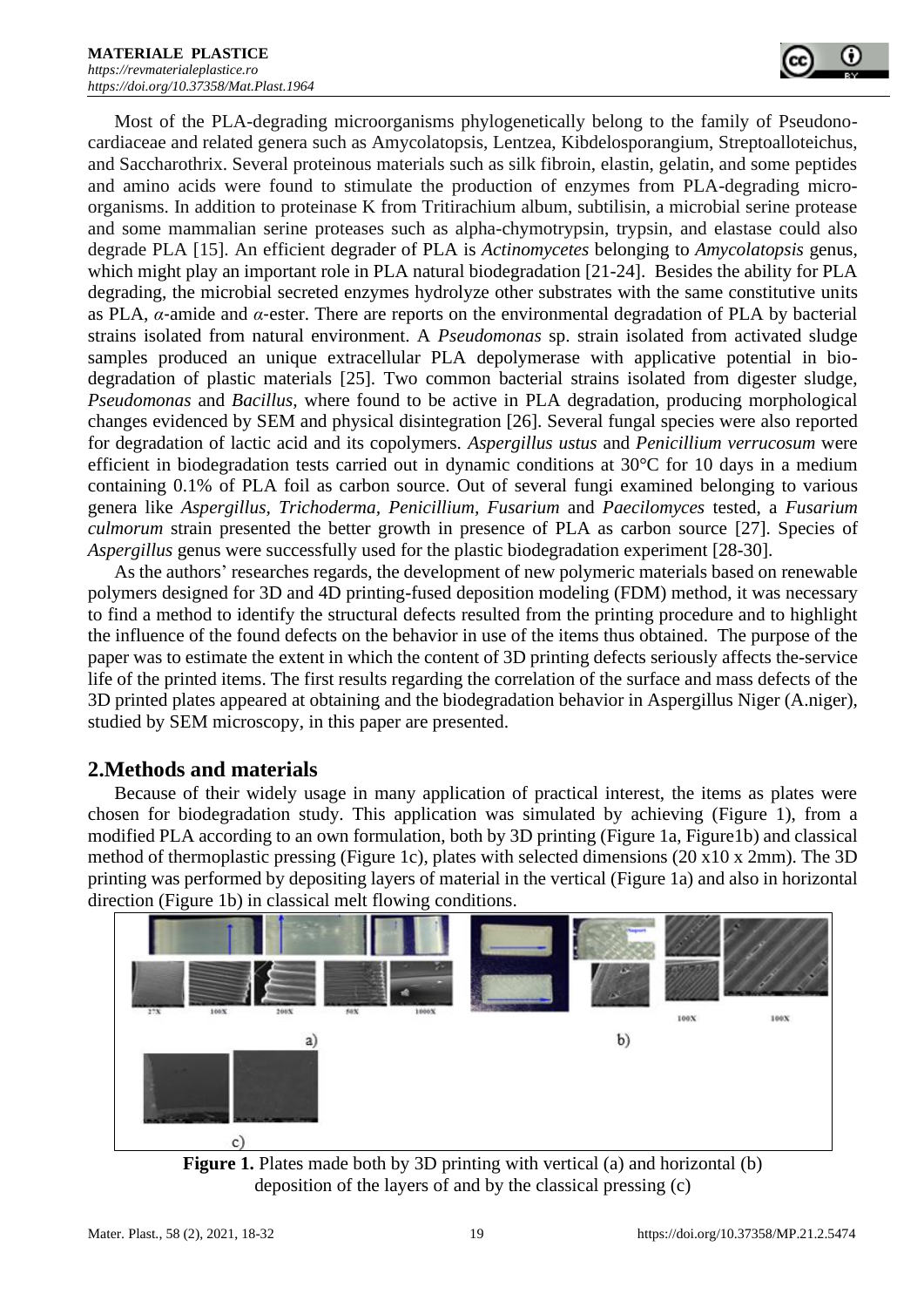

The 3D printing was made on a UP! Plus 2 3D Printer, Z SPOT MEDIA SRL, 10-100 cm<sup>3</sup>/h printing speed, 140x140x135 mm printing size, self-generated model support, 0.20-0.40 mm or 0.15-0.35 mm layer thickness, STL file input format. The plates were obtained on a hydraulic press using classical conditions (200 °C, 5min. /10 min.5 min., 200 kgf).

In the first stage, the plate's defects generated by the obtaining procedure (3D printing or pressing) were identified by SEM microscopy and then the plates whose surface or mass defects were identified were immersed in the biodegradable medium. Biodegradation was achieved by culturing in a liquid medium, under controlled conditions of temperature and stirring, a selected strain of A. Niger 105 which previously demonstrated the ability to degrade polymeric materials. 50 mL of ¼. dilute liquid Sabouraud medium were distributed in 100 mL Erlenmeyer flasks. The composition of the medium was (w / l): 10, glucose; 2.5, peptone; distilled water, 1L; *p*H 5.6. The plates were inserted into the flasks with culture medium, which were subsequently inoculated with 1 mL of fungal suspension of A. Niger 105UFC / mL; except for chemical controls which does not contain the microbial agent. The flasks were incubated at 280°C, 120 rpm for 540 days.

#### **2.1.Characterization**

Biodegradation was followed by periodic analysis, after 10 days, 90 days and 540 days of immersion into the microorganism medium of the appearance of the plate's surfaces (face and verso) and fractures (SEM microscopy), of the variation of chemical changes (FTIR), and by measuring the weight and the size of the plates (length, width thickness) which were immersed into the biodegradation medium. The first results regards the SEM studies on the morphological changes with the biodegradation time, which was performed using a scanning electron microscope Quanta INSPECT F equipped with electron field emission gun - EFG with a resolution of 1.2 nm.

#### **3. Results and discussions**

#### **3.1. Defects of the obtained plates**

#### **3.1.1. 3D printed plates by horizontal deposition of material layers**

If the printing was done by horizontal deposition of the material layers then on the surface of the resulted plates a small number of defects are observed mainly as voids between the 3D printed overlapped layers (Figure 2a). The voids number is relatively higher on the 3D printed plate surface which was in contact with the printer surface. For this reason, this side of the plates has a rough appearance, visible at image's magnification of X 1000 (Figure 2b). The fracture of these plates shows that although the 3D printing was performed at temperatures selected according to the flow index method [31] there is still a significant number of defects, probably generated by many reasons. A possible reason can be the lack of printer performance and so the melted material layers have not always been deposited one over the other to ensure a good contact between them. It is also possible that the polymeric material did not have the necessary fluidity for an optimal 3D printing behavior.

The fracture's SEM micrografies (Figure 2c) indicate a number of voids appeared most likely due to the improper valus either of the printing speed or of the melt temperature or because of the both these parameters. For these reasons, probably the melt viscosity was too low and therfore, the melt flow was no longer continuous but through overlapping layers and therefore with voids formation. All these results suggest that the final defect number of the achieved plates depends on: technical performance of the used 3D printer, material's formulation and the fluidity of the melt during the 3D printing.

If the material layers wre vertically deposeted then the connection defects between the layers are more frequent. These defects are visible even from the smaller magnification of X500. From figure 3a which shows the defects of the surface of the vertically 3D printed plate, it is very clear that the material discontinuities between the deposited layers through 3D printing are also present in this case too, as for the horizontal 3D printing. The plate outside in contact with the printer surface is also rough (Figure 3b). The SEM micrographies in the fracture proves defects both as sites where there is no contacts between the deposited layers or even as voids into the material of component layers (Figure 3c). The defects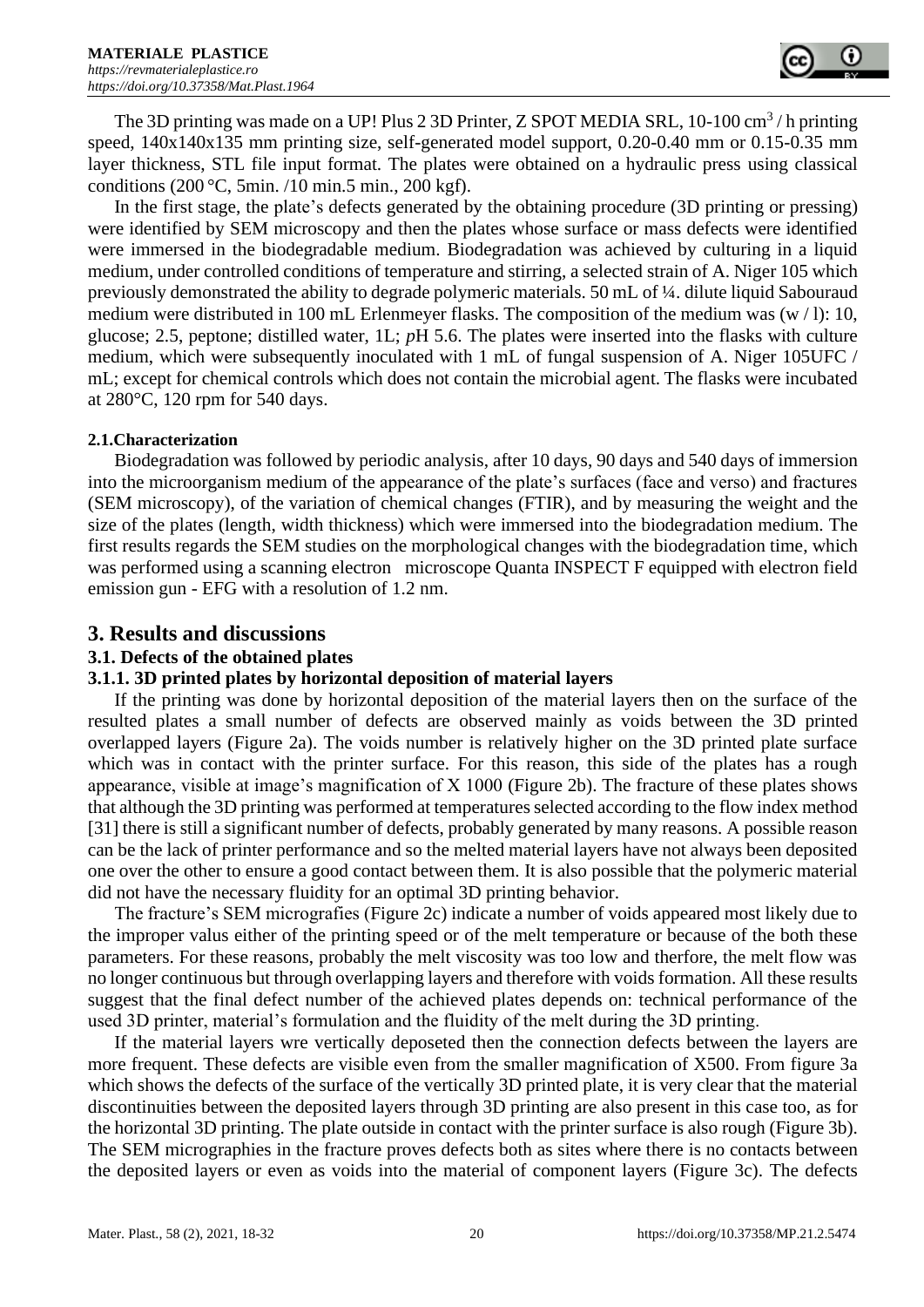

between the deposited layers are more frequent than for the horizontal 3D printing (Figure 2c, Figure 3c).



**Figure 2.** The fracture SEM micrographs of plate achieved by horisontal 3D printing with horizontal deposition of material layers (face, verso, fracture-up and down)



**Figure 3.** SEM micrographs of plates made of renewable materials by 3D printing with vertical deposition of polymeric layers (front (a), back (b), fracture (c)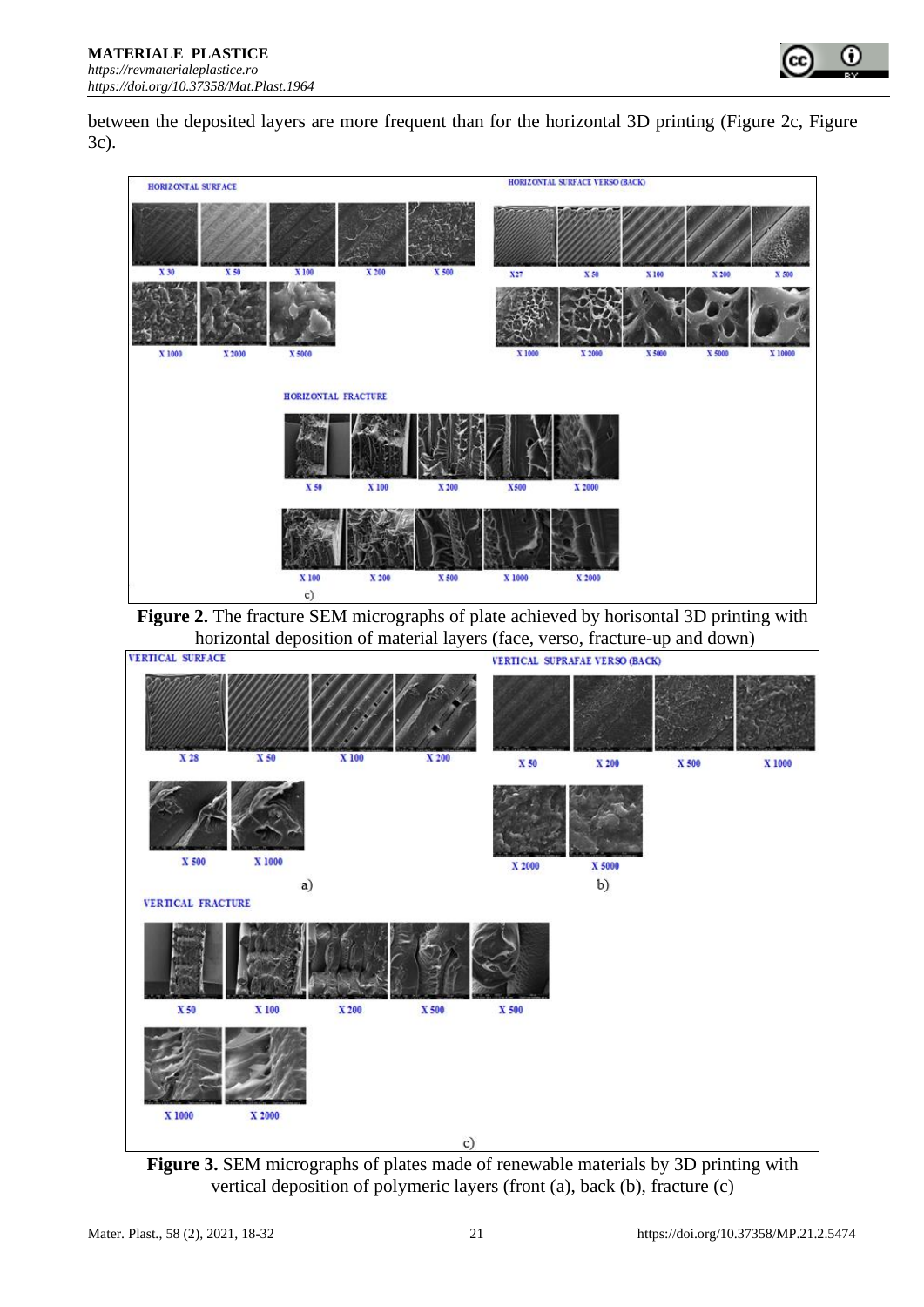

In case of the plates achieved by pressing (Figure 4), the defects seems to be mainly concentrated in the fractures (Figure 3) and appear to be the result of the unproper melting flow. The seleted conditions probably do not provide the melt fluidity necessary for a continuous flow and therefore the dynamic viscosity which represent the melt flow resistance [32], is still high enough. No defects were observed on the surface of the pressed plates (Figure 4a) just as it is not observed on the other side of thes plates (Figure 4b). However, in the fractures (Figure 4c) it can be seen the melting flow fronts freeze in positions in which the material flow had no continuity resulting therefore many voids. This behavior is possible if the viscosity of the melt was too low and, for this reason, the melt did not flow as a whole. Under pressure, the material that flowed in unequal fronts, remains discontinuous, irregularly arranged.



**Figure 4**. SEM micrographs of plates made of renewable materials by classical pressing (face, verso, fracture)

The above presented results demonstrate that at polymeric material processing into finished product via new technology as 3D printing or by using classical methods, defects of the new items surface or in mass can appear. These defects can be generated by issues as the performance of the equipment, (ex. 3D printer), the materials formulation and last but not least, the materials melt flow properties. The melt flow properties depend of several parameters but also on the accuracy of selection of the melt processing conditins into finished product. An inappropriate choice of these parameteres controles the characteristics of the melt flow and therefore can generate the flow in overlapped layers which favor the formation of voids. In addition to formulations, the controlling of the melt rheological properties of the polymeric materials are critical points in guide the material performance including the defects number appeared at melt processing into finished product.

#### **3.2.Behavior at biodegradation - SEM analysis**

#### **3.2.1.After 10 days**

After 10 days of testing, the results show an extremely interesting dependence of the biodegradation behavior on the achieving method of the plates. The immersion of the plates into the A. niger culture caused a differentiated development of the pathogen, conditioned by the characteristics of each immersed plate (Figures 5, 6, 7). The formation of mycelial filaments (hyphae) and conidiophores with columnellas of A.niger in different evolution degrees characterising each type plates, in all cases, was obsered.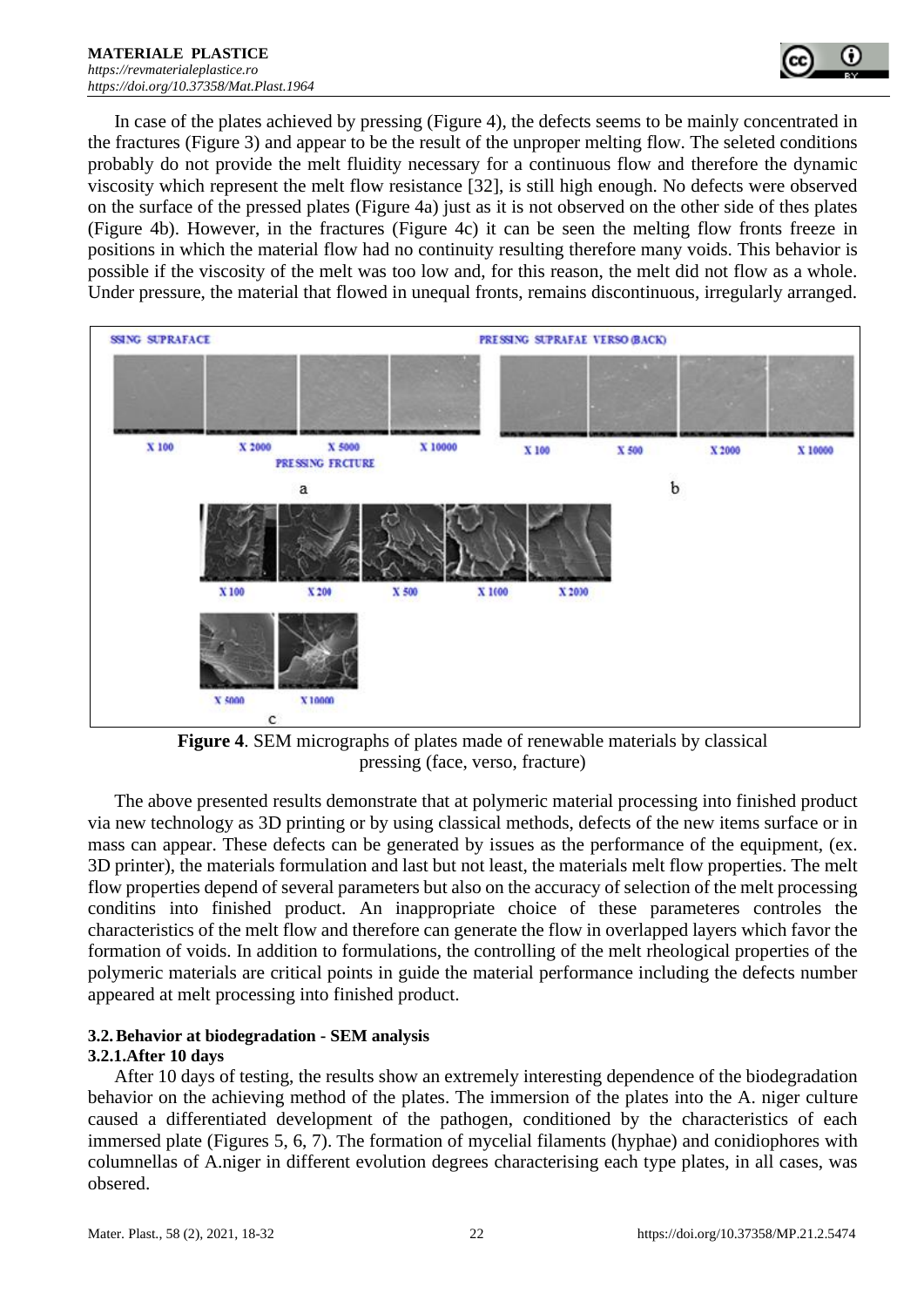

If the plates were obtained by horizontal 3D printing than, the fungal growth was observed at the joints between the printed layers with mycelial filaments passing over these layers (Figure 5-up). The fungal development on the surface of these plates was zonal, on each of them being small parts where the mycelial filaments are even underdeveloped and others where, at magnification of X1000 or X2000, are visible conidiophores with columnellas of A.niger (Figure 5 up).



**Figure 5.** The SEM micrographs of the plates made by horizontal deposition of the 3D printed layers, biodegraded 10 days in A. Niger culture (face, verso)

However, the micellar growth is much stronger on the opposite side of the plates (Figure 5 below). On this part appear, at magnifications between X1000 and X8000, especially in the range of X5000 - X8000, not only the mycelial filaments but, well visualized and spreaded, conidiophores with columns of A.niger (Figure 5 below). The explanation of the differences between the fungal development on the two surfaces of these plates can be related to the much numerous defects of the surface in contact with the support on which the 3D printing was done.

If the plates were achieved by vertical 3D printing than an abundant micellar development was remarked between the printed layers and also on the plates edges (Figure 6). The existance of the micellar filaments and of the conidiophores with columnellas, are visible even from a smaller magnification, starting with X1000 (Figure 6-up). In the four situations presented in Figure 6-down, frequent conidophores with the columns of A.niger are visible even in the range of magnification of X1000 - X4000. It is obvious that if the initial plate had quite a lot of defects then the fungal development will be very abundant.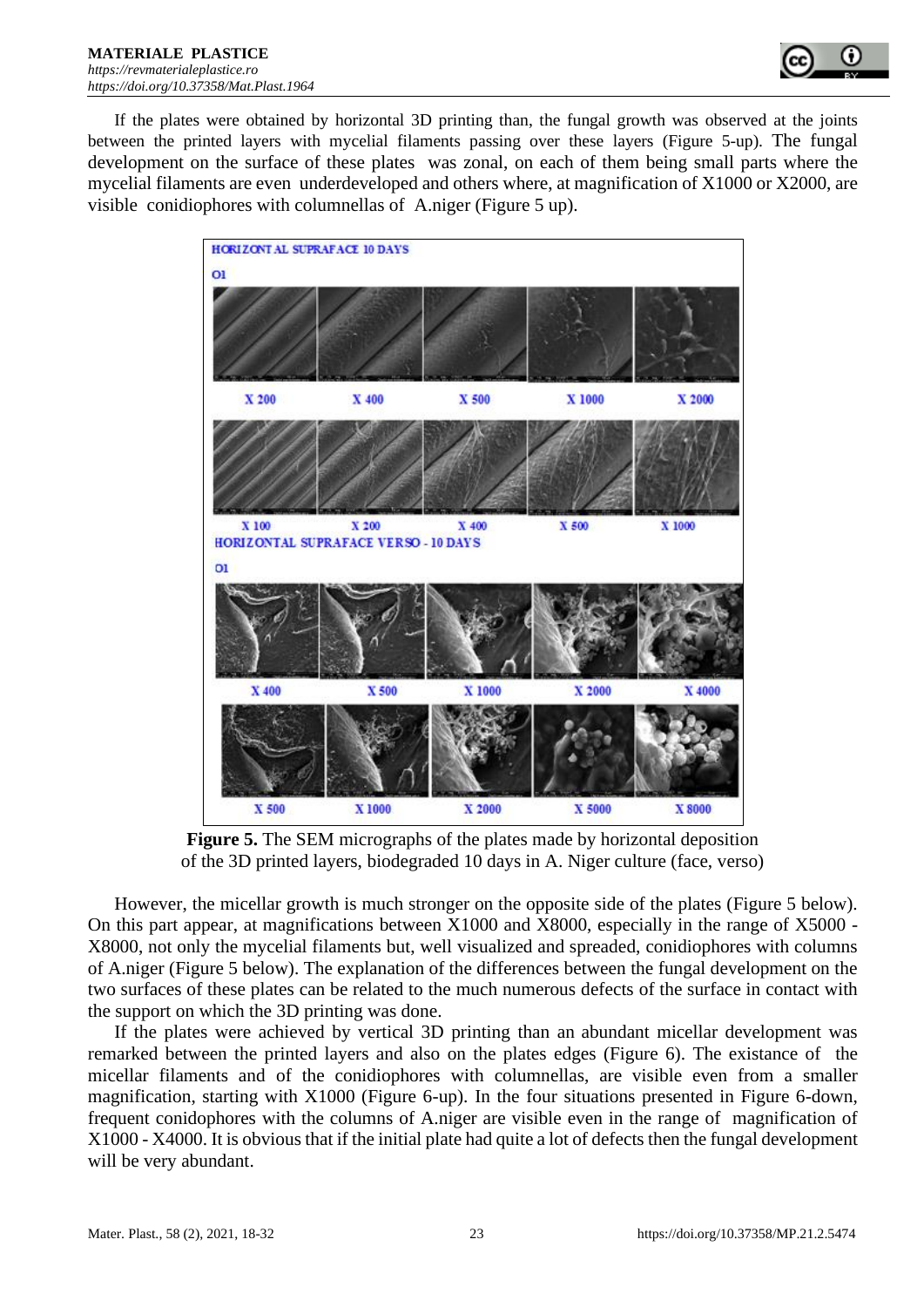

The fungal growth can be found on the plate obtained by pressing mainly on the edges of the plates and less on their surface. The growth is less abundant than in the case of plates made by vertical 3D printing and is especially as mycelial filaments (hyphae). The presence of the conidiophores with columnellas of A.niger are visible only at magnification higher than X1000, up to X10000. No essential difference was remarked between the fungal development on the two surfaces of the plates (face and verso). The fungal expansion is moreover related to the defects of the plates appeared during the achieving process of th plates.



**Figure 6.** SEM micrographs of plates made of by ertial 3D printing that have been immersed into the biodegradation medium for 10 days (face, verso, fracture)

#### **3.2.2.After 90 days**

On the surface of the horizontal 3D printed plates that have been imersed in the biodegradation medium for 90 days (Figure  $7 - 12$ ) have been developed micellar filaments and conidia with columnellas of A.niger vizible even from small magnification of X100 (Figure 7). In the 4 different situations presented in Figure 7 which represent diverse areas of the same platewas observed, even from X100 magnification, microbial development, placed as in the case of the plates imersed for 10 days, mainly at the joint between the printed material layers (Figure 7). It can be remarked that, on the plate surface there are zones where the micellar filaments pass from one layer to the next layer of material (Figure 7d). At higher magnification, starting with X800 – X1000 and above up to X10000, the conidia formations with columella was seen, but without a spectacularly developement, if it is compared with the one raised after 10 days of biodegradation, visible from mgnification of X400.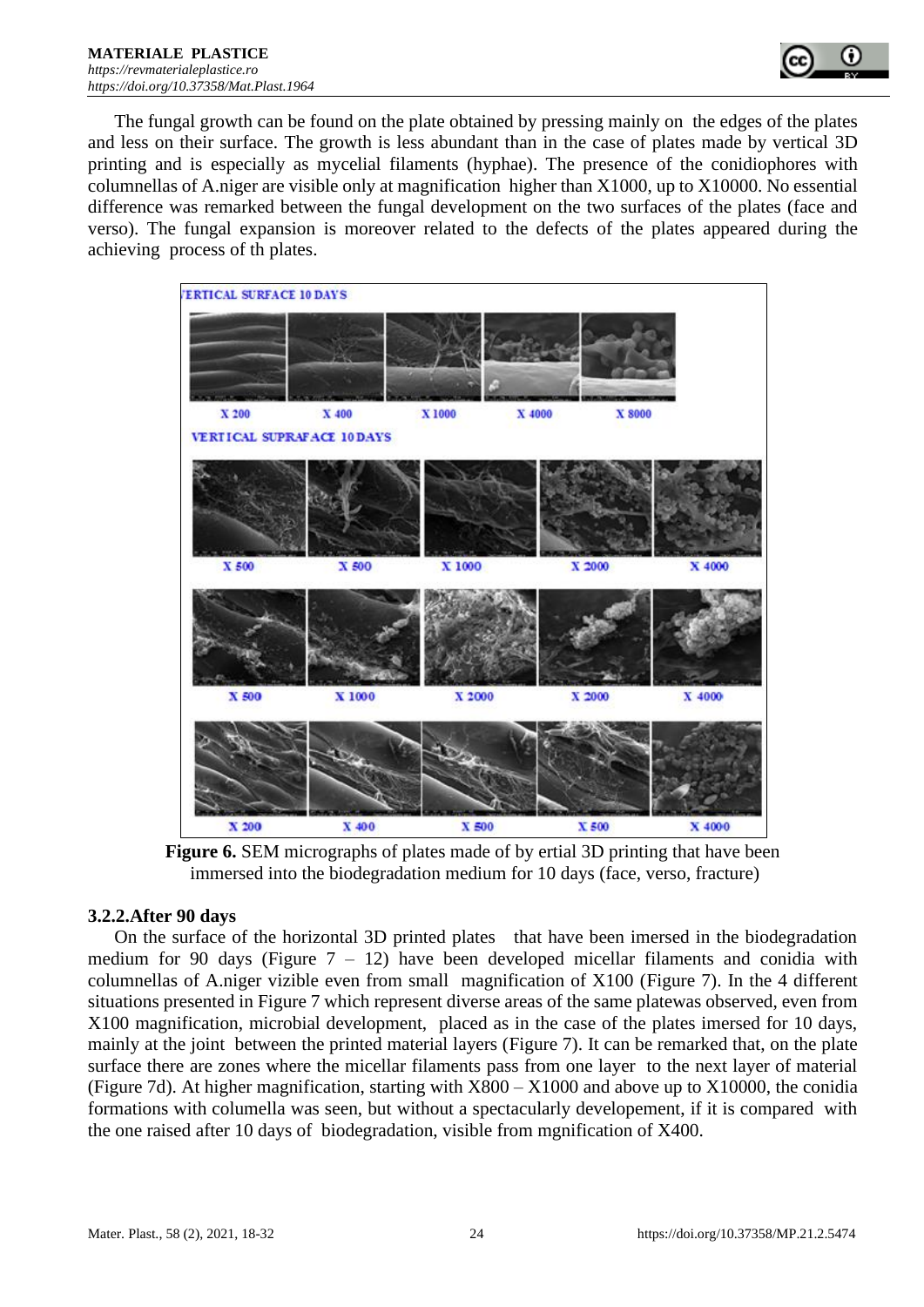#### **MATERIALE PLASTICE**

*[https://revmaterialeplastice.ro](https://revmaterialeplastice.ro/) https://doi.org/10.37358/Mat.Plast.1964*



**Figure 7.** SEM micro-graphs of the plates made by classical pressing that have been in the bio-degradation medium for 10 days (face, verso)

**Figure 8.** Development of A. Niger on the surface of the plates obtained by horizontal 3D printing, after 90 days of immersion in biodegradation mdium

**X100** 

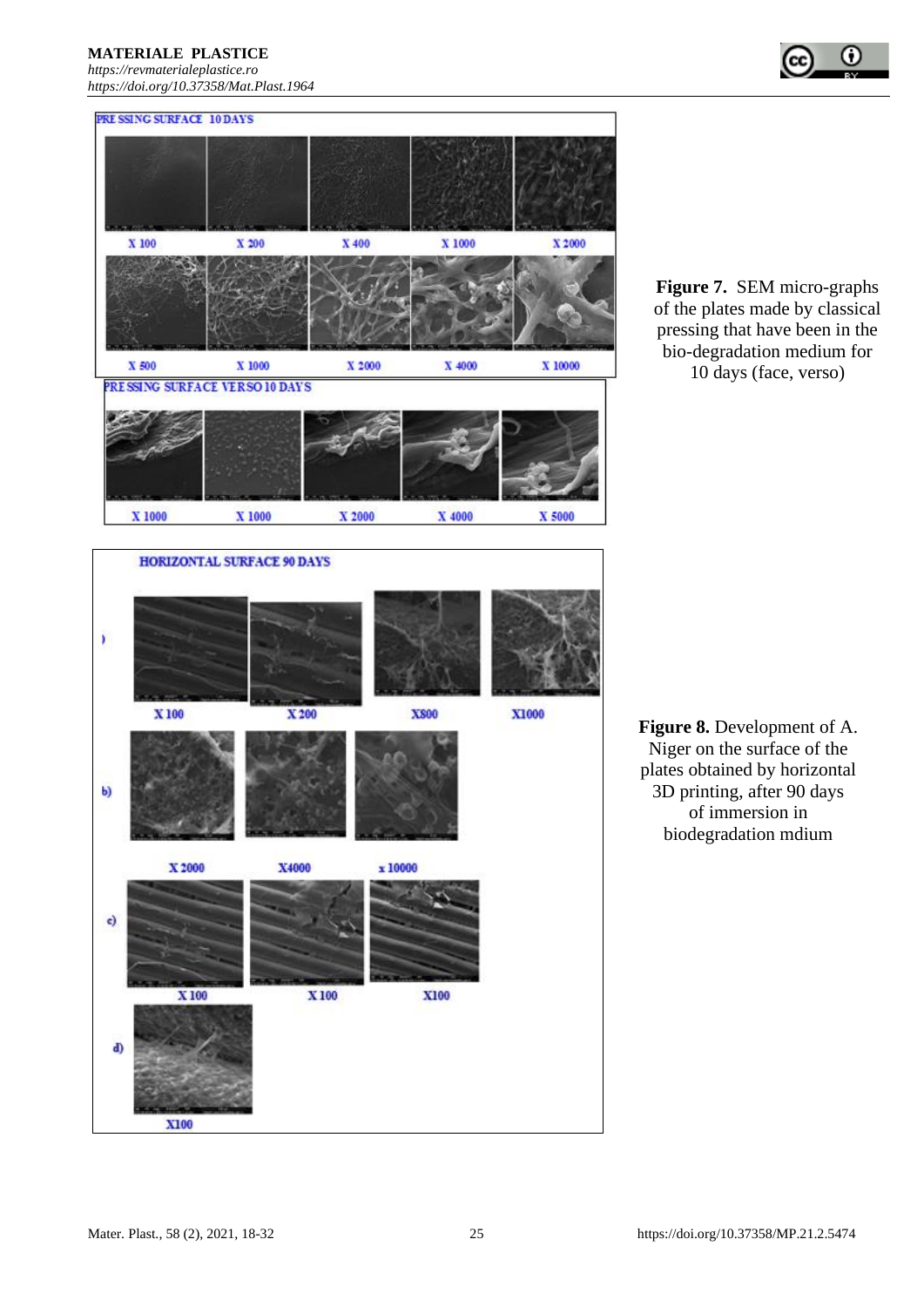

After 90 days of biodegradation, the microbial development on the fracture of the plate achieved by horizontal deposition of the layers, from magnification of X1000 was visible (Figure 9). However, the existence of conidiophores with the columnellas was seen only from magnification higher than X4000 - X5000, which means that the microbial development, after 90 days, is not spectacular as at the beginning of the experiment. It seems that the microorganism grow speed no longer increases but, on the contrary, is stationary or has begun to decrease. The finding of the microorganism in the fracture of these plates can be explained in those it found ways to penetrate the structure of the plates, most likely with the help of the voids detected before immersion in the biodegradation medium. The quasi-uniform spread of the microorganism into the plate mass suggests possible fine connections between the voids that could probably be visualized at larger magnification of the initial plate. This way of connections between the voids of the plates allowed the microbial development in the mass, even up to the level of conidiophores with the columnellas.

On the plates achieved by vertial 3D printing grew up in those 90 days of immersion, mycelial filaments, conidia with columnellas of A Niger (Figures 9, 10). Figure 9 shows fungal development, especially on the surface of the plate, in the areas of the assembly between the printed layers, or at the plate corners where the printer nozzle has changed the deposition direction (Figure 9b, left). At higher magnification of X 4000 or of X 8000 the colonies of conidia with columnellas of A. Niger also are observed (Figure 10c). These colonies are widespread, especially if they are compared with the microbial development after 10 days (Figure 5).



**Figure 9.** Development of A. Nigel, after 90 days, in fracture of the plates with horizontal deposited layers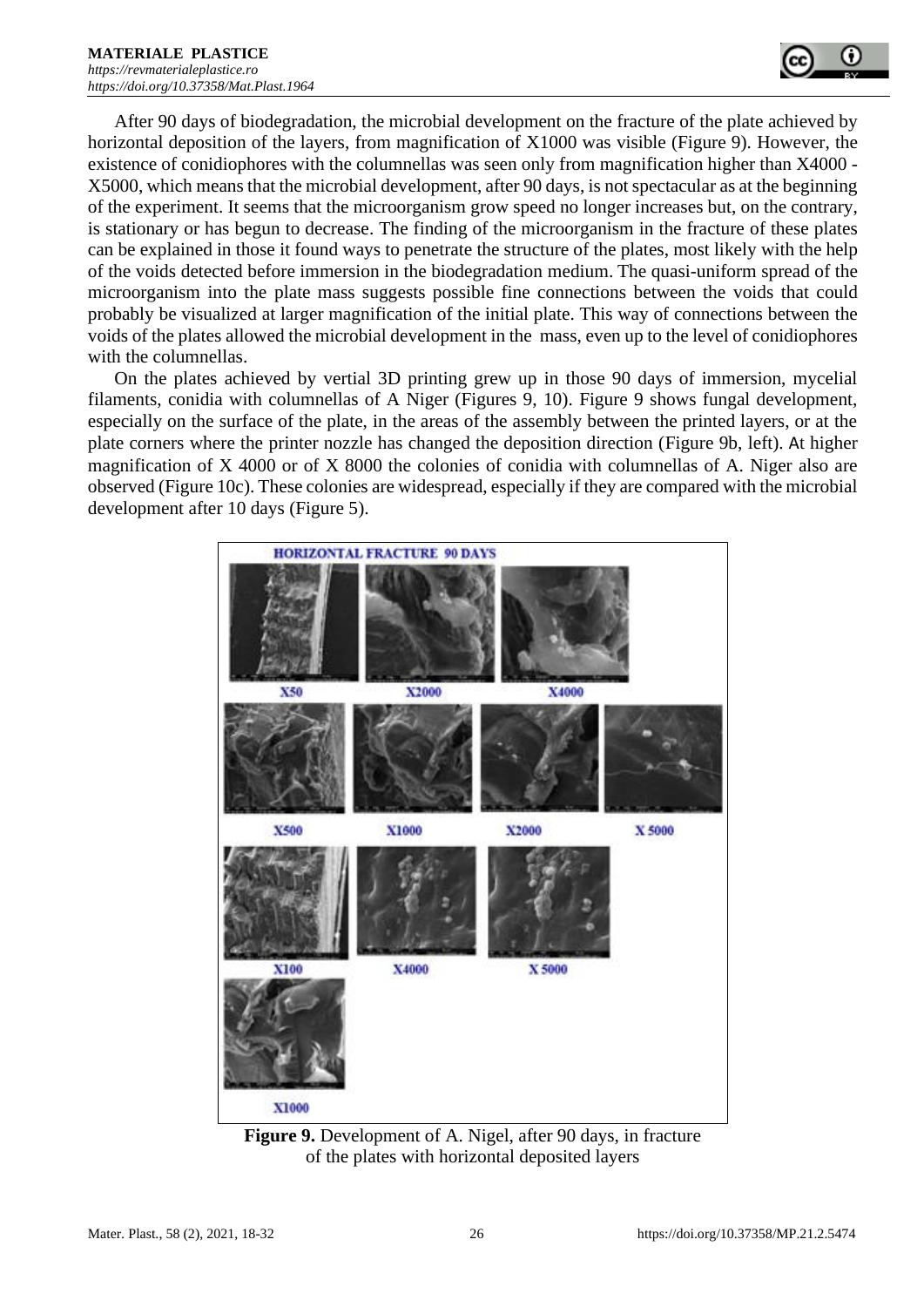

**Figure 10.** Development of A. Nigel, on the surface of the plates obtained by vertically 3D printing, (a, b, c visualization at different magnification in distinct place on the plate)

It seems that during the 90 days of immersion into the biodegradation medium the microorganism has penetrated the mass of the plate but only with a very small number of micellar filaments and much smaller of conidia with columnellas (Figure 11). Accordingly to the SEM images of the fractures, on the vertically printed plates there are areas where there is no traces of fungal development, even if the image has been magnificated up to X 10000 (Figure 11). It can be asserted that, in this situation too, the fungal development is related to the defects as voids of the plates appeared at their obtaining.



**Figure 11.** Development of Aspergilius Nigel, for 90 days, in the fracture of the plates achieved by vertical 3D printing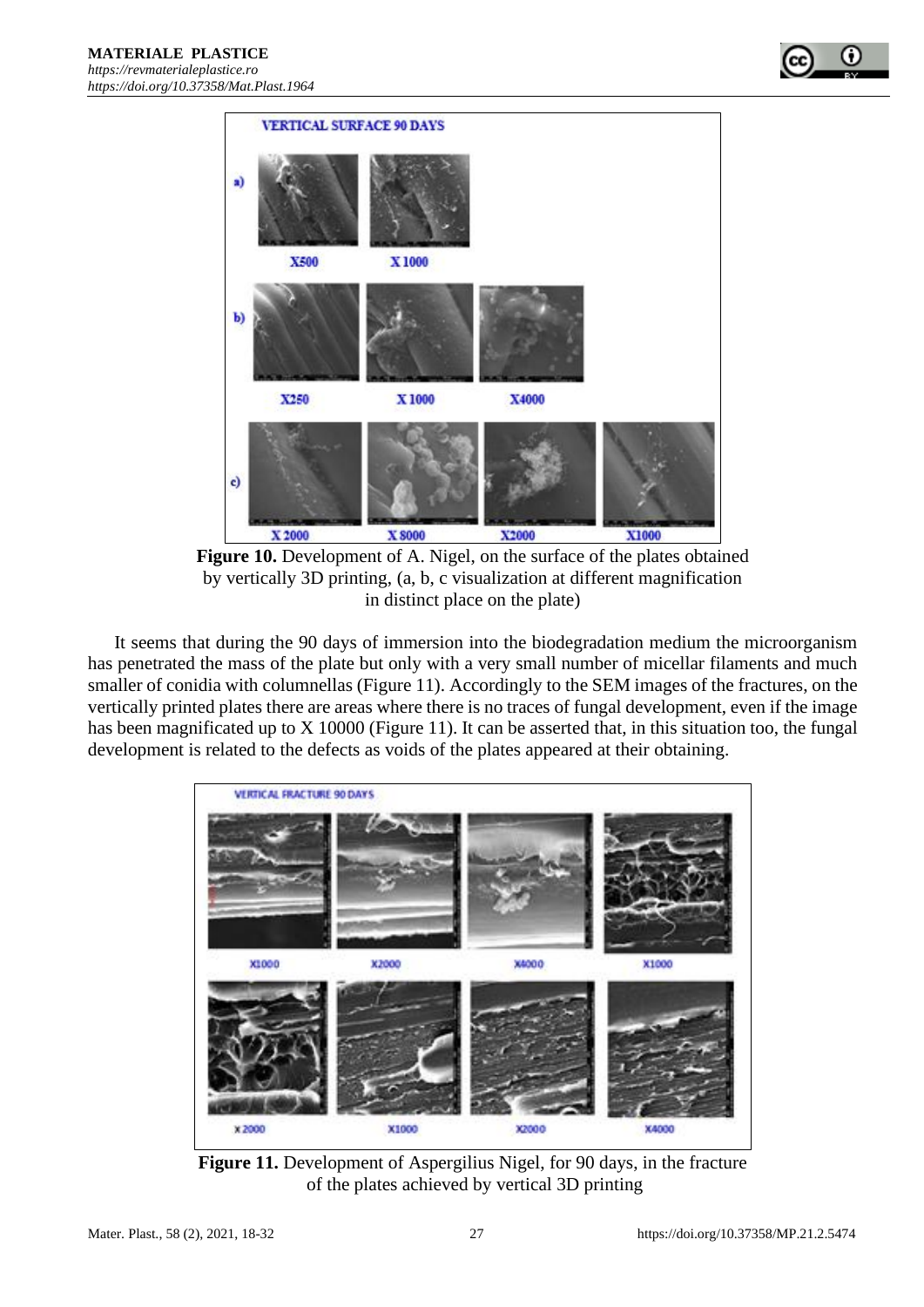

The biodegradation behavior of the plates achieved by pressing depends also on the number of defects appered during their obtaining (Figure 12). Surprisingly, these plates showed developments of the microorganism on their surface, possible in tiny, nanometric cracks that could not be seen at the initial control of the surface (Figure 12). According to the fracture SEM images, the development of the A. Niger has continued into the volume of the plates. However, the fungal development is visible only at a very high magnification of X10000 or of X16000 (Figure 12 left). This means that the growth of the microorganism was not abundant but, on contrary, was quite slow, takeing into consideration that the plates were immersed into the biodegradation medium for 90 days.

The plates obtained by pressing present in the fracture an inhomogeneous structure with discontinuous, overlapped material fronts, visible from the magnification of X1000 or X2000 (Figure 12 right). It is possible that the too high dynamic viscosity of the melt during pressing to generate the ditosition of the melt in overlapped layers, and so to be possible to appear voids and a networks of very fine, nanometric or microetri connected channels in which the filaments of the microorganism grew up. The high values of the dynamic melt viscosity can be the consequence either of formulation or of the incorrectly setting of the pressing parameters or boh of these two reasons. There, where the spaces from the channels were wider, sporadically small colonies of conidia with columella of A.niger have developed (Figure 12 right). The microbial development was additionally observed on the edges of the plates.



**Figure 12.** Development of A. Niger, on the plates obtained by pressing, for 90 days: Left. surface; Right - fracture

The biodegradation behavior of the pressed plates demonstrates that, in this case too, the rheological properties in the molten state of the used polymeric materials must be better controlled, considering the adjustmant of the formulation and / or a better selection of the melt processing conditions.

#### **3.2.3.After 540 days**

After 540 days of immersion in the biodegradation medium, the microbial development is quite low, sometimes as a netting of micellar filaments, found only in certain areas, both on the surface or in the fractures of the plates, more on the 3D printed plates (Figure 13). The plates removed from the biodegradation medium, cleaned and sterilized, are whole and did not crumble or fracture.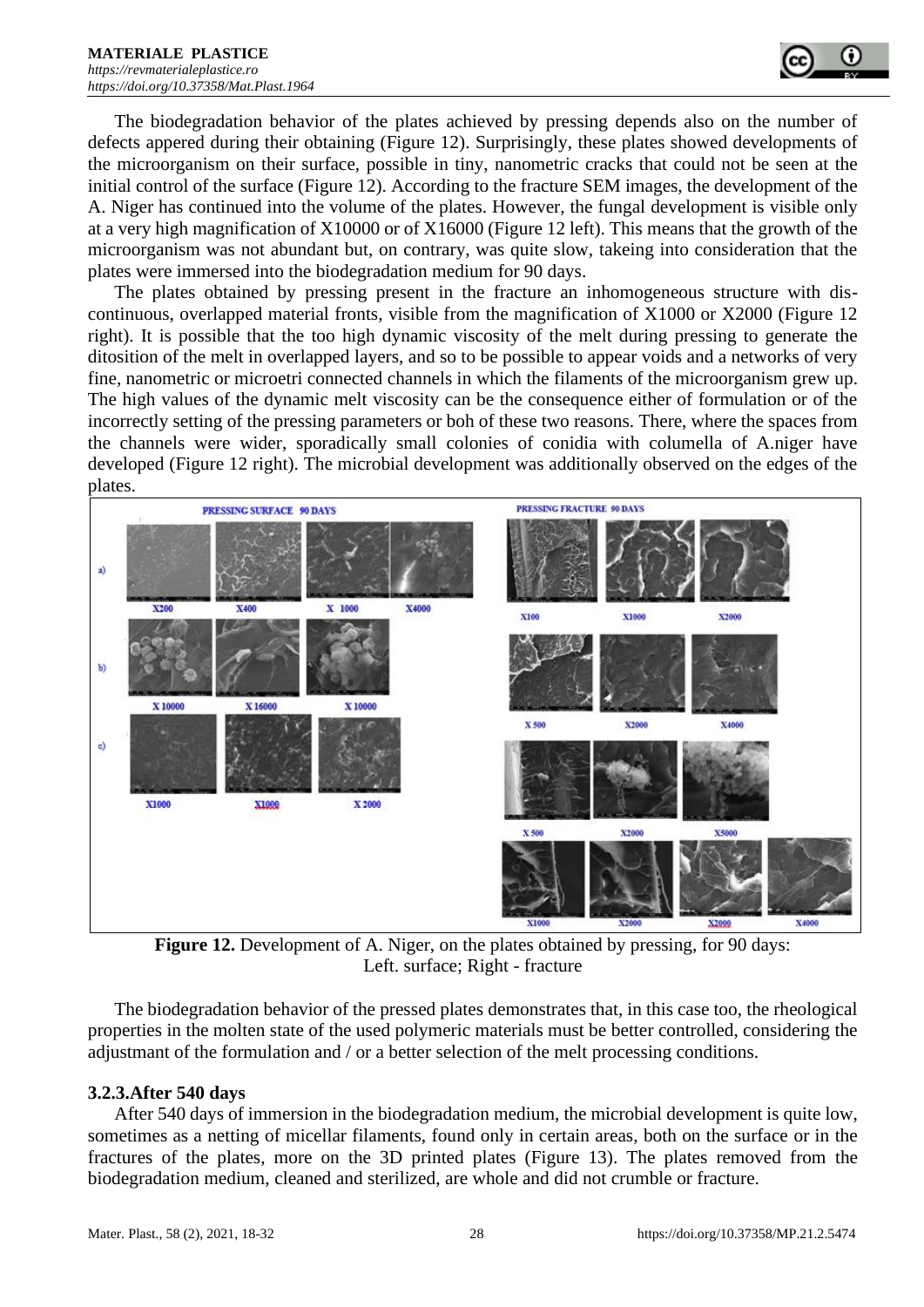

From the SEM analysis of the microbial evolution on the different plates immersed in the biodegradation medium for 10, 90 and 540 days, the following stages of the microbial development were identified:

-initial, almost explosive, in the first 10 days, especially on the surface of the plates;

-with a much slower growth rate, so that after 90 days the microbial development seems to decreses, without haveing the expansion possible if it had follow a similar rate similar to those of the first 10 days;

-final, after 540 days of immersion in the biodegradation environment when the microorganism existance is few visible, with a tendency towards a complete disappearance.

As long as all the plates did not show essential dimensional changes at the end of the testing period, it seems that the microorganism had consumed in those 540 days of immersion, the components of the biodegradation medium and not the polymeric support. The material changes resulted after immersion in the biodegradation medium will be presented in a future paper focused on the time evolution of the biodegradation analysis through FTIR spectroscopy and other measurements.

The rigorous control of the initial surfaceand mass defects can lead to differences between the biodegradation behavior of the items made from renewable polymeric materials considering various melt processing techniques, as a new one as 3D printing and the other pressing classical.



**Figure 13.** Fungal development on the surface and in the fracture of the plates immersed for 540 days in biodegradation environment. Plates obtained by horizontally and vertically 3D printing, and by classic pressing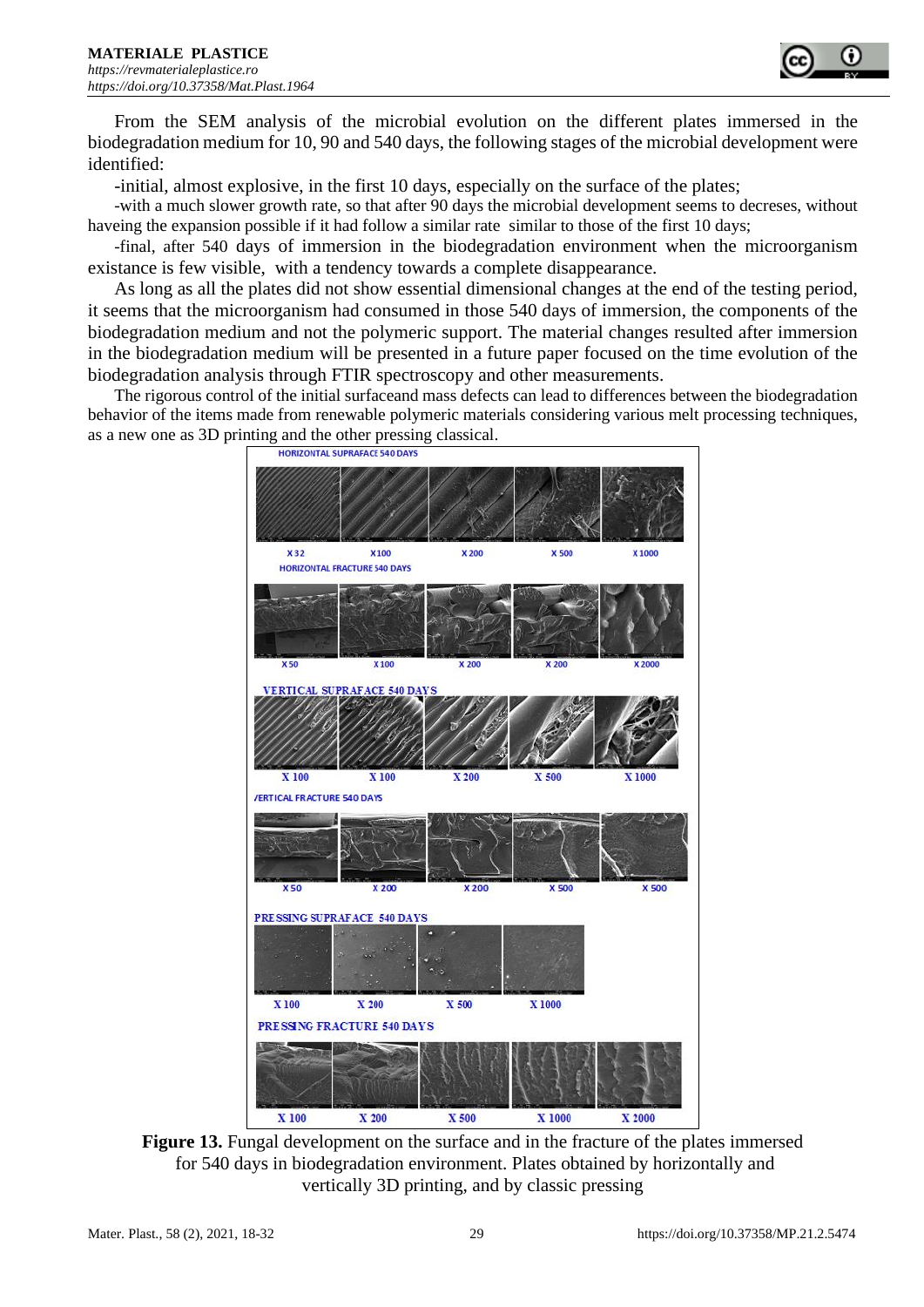

From the analysis of the microbial evolution on the different plates types immersed in the biodegradation medium for 10, 90 and 540 days, the following stages of the microbial development were identified:

-initial, almost explosive, in the first 10 days, especially on the surface of the plates;

-with a much slower growth rate, so that after 90 days the microbial development seems to decreses, without haveing the expansion possible if it had follow a similar rate similar to those of the first 10 days;

-final, after 540 days after immersion in the biodegradation environment when the microorganism existance is few visible almost, with a tendency towards a complete disappearance.

As long as all the plates did not show essential dimensional changes at the end of the testing period, it seems that all the obtained results demonstrate that the microorganism had consumed in those 540 days of immersion, the components of the biodegradation medium and not the polymeric support. The material changes resulted after immersion in the biodegradation medium will be presented in a future paper focused on the time evolution of the biodegradation analysis through FTIR spectroscopy and other measurements.

The rigorous control of the morphological defects can lead to differences between the biodegradation behavior of the items made from renewable polymeric materials considering various melt processing techniques, a new one as 3D printing and the other by classical types as pressing

#### **4. Conclusions**

The paper is part of a series in which the influence of the manufacturing defects on the functional The paper is part of a series in which the influence of the manufacturing defects on the functional behavior in biodegradation medium of some items obtained both by 3D printing and by classical pressing using an original renewable matrials based on polylatic acid will be presented. The first results regarding the SEM microscopy study on the correlation of the surface and the mass defects appeared at manufacturing into plates through the two techniques and the biodegradation behavior in Aspergillus Niger medium are presented in this article.

The obtained results demonstrated that the development of the A. Niger microorganism is related to the defects appeared at the melt processing of renewable polymeric material into finished product. The 3D printing has generated more defects because of many reasons including the technical performance of the 3D printer. A valuable role in controlling the manufacturing defects belongs to the rheological properties of the melts because these properties are responsible for how the flow is performed. If the polymeric material melt has too high viscosity than the continuous flow is not possible and so the overlapped melt fronts which are created generate the voids formation, sometimes joined by small nano and/or micrometric channels. The rheological properties of the melts depend both on the formulation and the setted conditions at achieving finished product

It seems that all the obtained results demonstrate that the microorganism had consumed in the 540 days of immersion, the components of the biodegradation medium and not the polymeric support.

The chemical changes of the regenerable material resulted after immersion in the biodegradation medium will be presented in a future paper focused on the time evolution of the biodegradation through FTIR and other measurements.

**Acknowlegment.** This work was supported the Romanian Ministry of Research and Innovation, CCCDI – UEFISCDI, project number no.23 N/2019, no. 34 N/2017 and no. 40-2018 (project 5/3D-LONG LIFE). The authors also thank to their colleagues involved in the laboratory experiments and in manuscript preparation.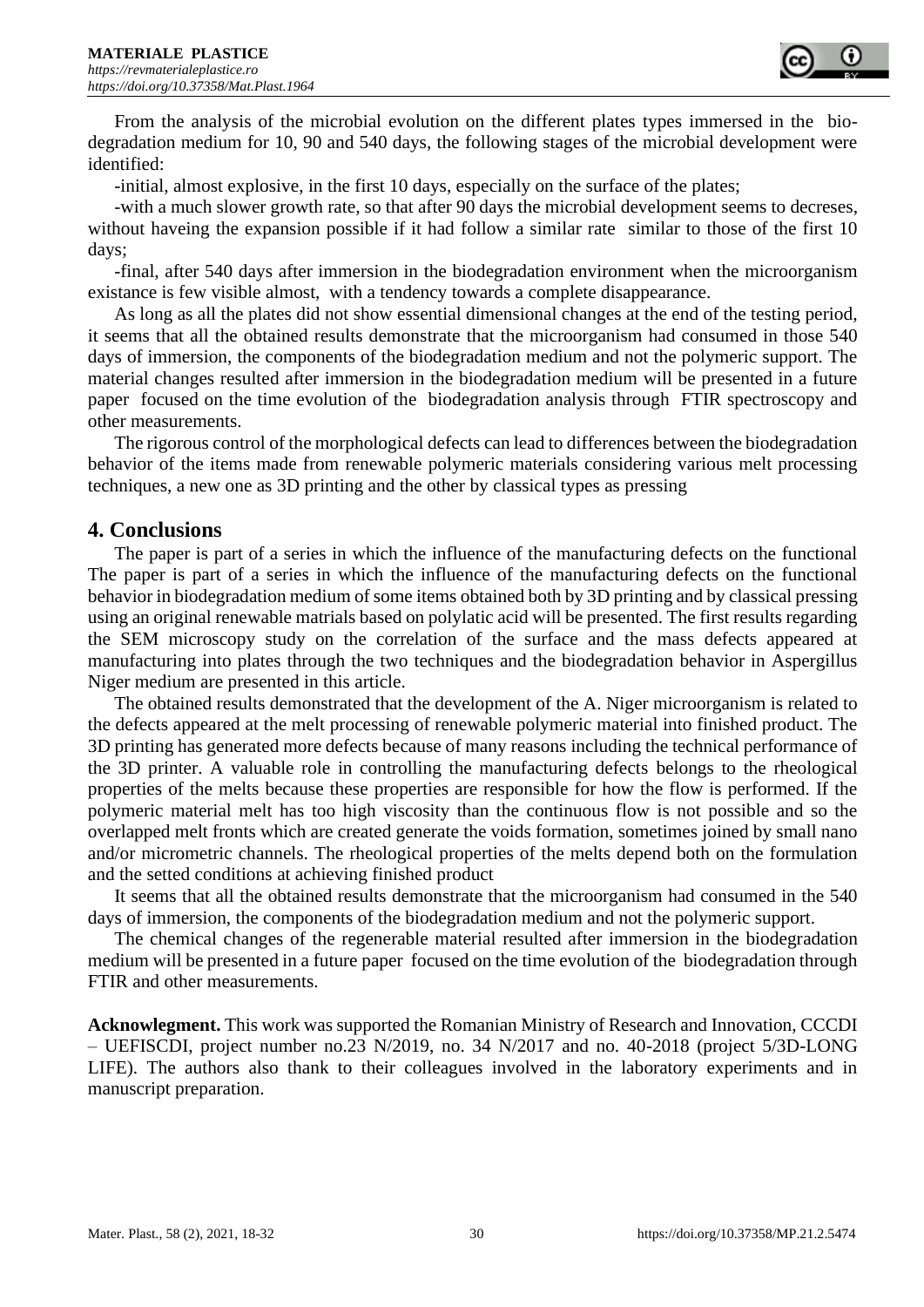### **References**

1.JING, X., MI, H.-Y., SALICK, M.R., CORDIE, T., CRONE, W.C., PENG, X.-F., TURNG, L.-S., Morphology, mechanical properties, and shape memory effects of poly(lactic acid)/thermoplastic polyurethane blend scaffolds prepared by thermally induced phase separation**,**J. Cell. Plast., **50**(4), 2014, 316-379. http://doi.org/doi/10.1177/0021955X14525959

2.DOGAN S.K., BOYACIOGLU, S., KODAL, M., GOKCE, O., OZKOC**, G.,** Thermally Induced Shape Memory Behavior, Enzymatic Degradation and Biocompatibility of PLA/TPU Blends: "Effects of compatibilization'', J. Mech. Behav. Biomed. Mater., 71, 2017, 349-361,

https://doi.org/10.1016/j.jmbbm.2017.04.001

3.LAI, S.-M., WU, W.-L., JHENWANG, Y., Annealing effect on the shape memory properties of polylactic acid (PLA)/thermoplastic polyurethane (TPU) bio-based blends, J. Polym. Res., **23**(99), 2016, http://doi.org/10.1007/s10965-016-0993-6

4.SONG, J.J., CHANG, H.H., NAGUI, H.E., Biocompatible shape memory polymer actuators with high force capabilities, Eur. Polym. J., 67, 2015, 186-198, https://doi.org/10.1016/j.eurpolymj.2015.03.067

5.QU, Z., YIN, D., ZHOU, H., WANG, X., ZHAO, S., Cellular morphology evolution in nanocellular poly (lactic acid)/ thermoplastic polyurethane blending foams in the presence of supercritical N2, Eur. Polym. J., 116, 2019, 291-301, https://doi.org/10.1016/j.eurpolymj.2019.03.046

6.MI, H.-Y., SALICK, M.R., JING, X., JACQUES, B.R., CRONE, W.C., PENG, X.-F., TURNG, L.- S., Characterization of thermoplastic polyurethane/polylactic acid (TPU/PLA) tissue engineering scaffolds fabricated by microcellular injection molding, Mater. Sci. Eng., **33**(8), 2013, 4767-4776, https://doi.org/10.1016/j.msec.2013.07.037.

7.FINNISS, A., AGARWAL, S., GUPTA, R., Retarding hydrolytic degradation of polylactic acid: Effect of induced crystallinity and graphene addition, J. Appl. Polym. Sci., **133**(43), 2016, 44166, https://doi.org/10.1002/app.44166

8.MICHAEL, N., Biopolymers: Applications and Trends, Elsevier Inc. All rights reserved, Amsterdam, 2015, ISBN 978-0-323-35399-1.

9.RYDZ, J., SIKORSKA, W., KYULAVSKA, M., CHRISTOVA, D., Polyester-Based (Bio)degradable Polymers as Environmentally Friendly Materials for Sustainable Development, Int. J. Mol. Sci., **16**(1), 2015, 564-596, https://doi.org/10.3390/ijms16010564

10.KIJCHAVENGKUL, T., AURAS, R., RUBINO, M., SELKE, S., NGOUAJIO, M., FERNANDEZ, R.T., Biodegradation and hydrolysis rate of aliphatic aromatic polyester, Polym. Degrad. Stab., **95**(12), 2010, 2641-2647, https://doi.org/10.1016/j.polymdegradstab.2010.07.018

11.JANORKAR, A.V., METTERS, A.T., HIRT, D.E., Degradation of Poly(L-Lactide) Films Under UltravioletInduced Photografting and Sterilization Conditions, J. Appl. Polym. Sci., 106, 2007, 1042- 1047, https://doi.org/10.1002/app.24692

12.TOKIWA, Y., CALABIA, B.P., Biodegradability and biodegradation of poly(lactide), pplied, Appl Microbiol Biotechnol, 72, 2006, 244-251,<http://doi.org/10.1007/s00253-006-0488-1>

13.LATOS-BROZIO, M., MASEK, A., Biodegradable Polyester Materials Containing Gallates, Polym., **12** (667), 2020, http:// doi:10.3390/polym12030677

14.SATTI, S.M., SHAH, A.A., Polyester-based biodegradable plastics: an approach towards sustainable development, Lett. Appl. Microbiol., **70**, 2020, 413-430, http:// doi:10.1111/lam.13287

15.ELSAWY, M.A., KIM, K.H., PARK, J.W., DEEP, A., Hydrolytic degradation of polylactic acid (PLA) and its composites, Renew. Sust. Energ. Rev., 2017, 79, 1346-1352,

https://doi.org/10.1016/j.rser.2017.05.143

16.GIRONI, F., PIEMONTE, V., Bioplastics and petroleum-based plastics: strengths and weaknesses, Energ. Sours., Part A: Rec., 2011, 33, 1949-1959, https://doi.org/10.1080/15567030903436830

17.WILLIAM, F.D. Enzymic Hydrolysis of Polylactic Acid, Engineering in Medicine. Eng Med, 1981, **10**(1), http://doi.org/10.1243/EMED\_JOUR\_1981\_010\_004\_02